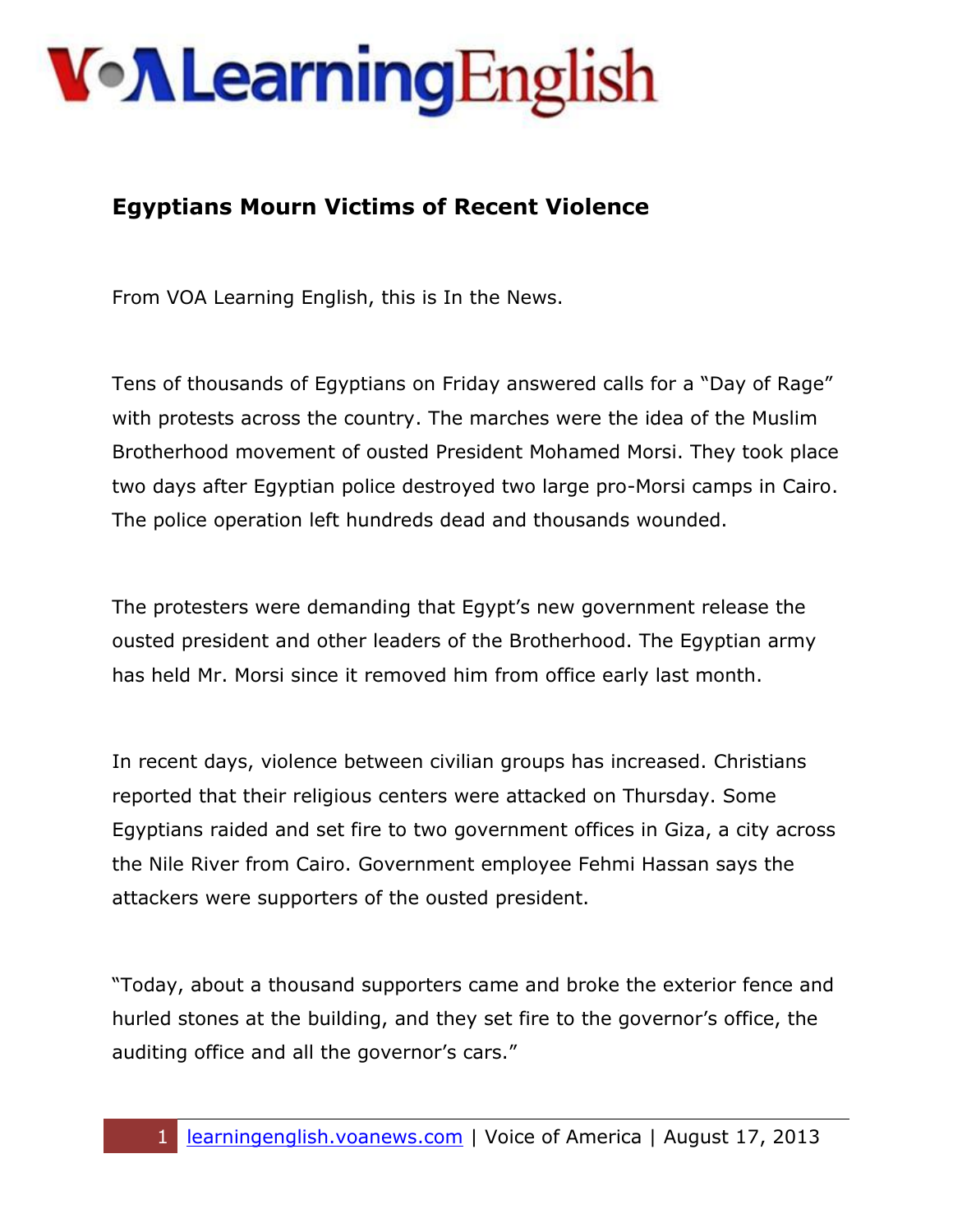## **Von Learning English**

The United Nations Security Council held an emergency meeting to discuss the violence in Egypt. The Council expressed sympathy to the victims and regret for the loss of life. It also called for an end to violence by all groups in Egypt.

The United States and other countries have condemned attacks on Mr. Morsi's supporters. On Thursday, President Obama criticized the violence. He also cancelled a major joint military exercise with Egypt.

"While we want to sustain our relationship with Egypt, our traditional cooperation cannot continue as usual when civilians are being killed in the streets and rights are being rolled back."

Some observers have criticized Mr. Obama's statements on Egypt. They say the United States is showing support for the Egyptian military if it does not take stronger action.

Saba Mahmood is with the University of California at Berkeley. She says the United States can pressure the military-supported government in Egypt to end the violence.

"If the United States is actually interested in instituting any kind of democratic change, they hold a very crucial card in this, which is over \$1.8 billion of annual military aid that the United States gives to Egypt.